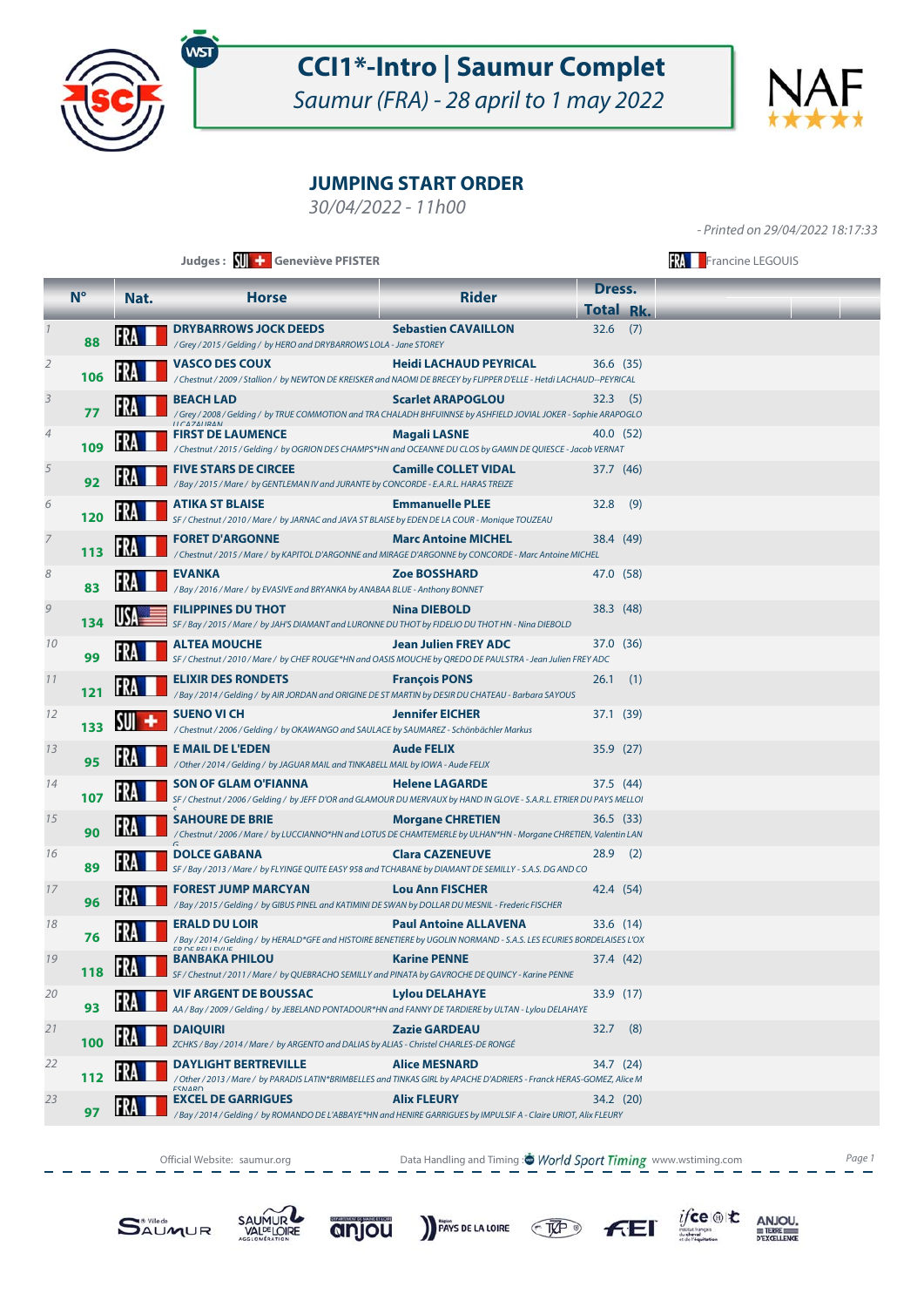

# **CCI1\*-Intro | Saumur Complet**

Saumur (FRA) - 28 april to 1 may 2022



#### **JUMPING START ORDER**

30/04/2022 - 11h00

- Printed on 29/04/2022 18:17:33

|    | Judges: With Geneviève PFISTER |      |                                                                                                                                                                                |                             |                               | <b>FRA</b> Francine LEGOUIS |  |  |  |
|----|--------------------------------|------|--------------------------------------------------------------------------------------------------------------------------------------------------------------------------------|-----------------------------|-------------------------------|-----------------------------|--|--|--|
|    | $N^{\circ}$                    | Nat. | <b>Horse</b>                                                                                                                                                                   | <b>Rider</b>                | Dress.                        |                             |  |  |  |
| 24 |                                |      | <b>BOTANA</b>                                                                                                                                                                  | <b>Vasilena BOTEVA</b>      | <b>Total Rk.</b><br>37.9 (47) |                             |  |  |  |
|    | 71                             | ĸи   | /Bay/2017/Mare/ - Vasilena BOTEVA                                                                                                                                              |                             |                               |                             |  |  |  |
| 25 | 75                             |      | <b>UNE POUR DEUX CERES</b><br>SF / Chestnut / 2008 / Mare / by CABDULA DU TILLARD and IDYLLE NOCTURNE by AMI DE LA FOSSE - Veera SOMERSALMI                                    | <b>Veera SOMERSALMI</b>     | 42.3 (53)                     |                             |  |  |  |
| 26 | 94                             |      | <b>CARAMBAR DU MEDOC</b><br>/ Grey / 2012 / Gelding / by ROSCO DE BELLEFOND and RIVIERE DU MEDOC by VANDALE DAF - Juliette ESCOFET-MOUNAIX, Arn<br>מוגל בכרחבבד Holong MOUNAIV | <b>Juliette ESCOFET</b>     | 37.6 (45)                     |                             |  |  |  |
| 27 | 115                            |      | GO ON DU GRAND VAL<br>/ Bay / 2016 / Stallion / by ELDORADO DE HUS and QWERTY by QUSANDER - Estelle HAENTJENS, Matthieu NADOT                                                  | <b>Matthieu NADOT</b>       | 33.4 (13)                     |                             |  |  |  |
| 28 | 78                             |      | TRIOMPHE DE BEAUFORT<br>/ Other / 2007 / Gelding / by CERGIEL (PL) SE and MARQUISE DE BEAUFORT ONCS - Sarah BERSCHEID                                                          | <b>Sarah BERSCHEID</b>      | 44.1 (55)                     |                             |  |  |  |
| 29 | 114                            |      | <b>FOOTZEL DUVERIE</b><br>/ Chestnut / 2015 / Gelding / by NARTAGO and GAZELLE DE LAVIGNE by PERSAN II - Cecilia MOREAU                                                        | <b>Cecilia MOREAU</b>       | (9)<br>32.8                   |                             |  |  |  |
| 30 | 127                            |      | <b>GUYANE DES LOGES</b><br>/ Bay / 2016 / Mare / by VILANO DES LOGES and NAIADE DE LA BELLONE by RYON D'ANZEX - Luc SIMONET, Karine LARRAZET, Ju                               | <b>Julie SIMONET</b>        | 32.8<br>(9)                   |                             |  |  |  |
| 31 | 84                             |      | <b>IIO CIMONIET</b><br><b>SALSA DE LA JANIERE</b><br>/ Bay / 2006 / Mare / by COL CANTO and FEE DU PAVILLON by DOUBLE ESPOIR - Francois BREUIL                                 | <b>Jeanne BREUIL</b>        | 35.7 (26)                     |                             |  |  |  |
| 32 | 108                            |      | <b>RYD DES AUCELS Z</b><br>/ Black / 2010 / Gelding / by OPTIEBEURS RANDEL Z and ELLE DES AUCELS by REVE D'ELLE - Remi LAKMECHE                                                | <b>Remi LAKMECHE</b>        | 32.9(12)                      |                             |  |  |  |
| 33 | 111                            |      | <b>SWATTCH</b><br>AA / Bay / 2006 / Mare / by URBAIN DU MONNAI and CLEMENTINE DURIVAU by OR DE PIERRE - Perrine LHERMITTE                                                      | <b>Perrine LHERMITTE</b>    | 36.3 (29)                     |                             |  |  |  |
| 34 | 105                            |      | <b>FANCY FACE DE VALPAO</b><br>/ Bay / 2015 / Mare / by CANTURO*BOIS MARGOT and PRETTY DU CHAILLOU by JAGUAR MAIL - Ambre CHALVET                                              | <b>Ronan JOUAULT</b>        | 37.0 (36)                     |                             |  |  |  |
| 35 | 82                             |      | <b>GARANCE DU SHAM</b><br>/Bay / 2016 / Mare / by CATCHAR MAIL and DESPINA C'SG by QUITE EASY - DIDIER BORDAS                                                                  | <b>Charlotte BORDAS</b>     | 31.1 (3)                      |                             |  |  |  |
| 36 | 104                            |      | <b>CARLETY D'AUROIS</b><br>/ Bay / 2012 / Mare / by UBERGRAAF D*SUNGARD and BRUNEHILD D'AUROIS by POLACK II - Sophie JEANJEAN                                                  | <b>Emma JORDY</b>           | 36.5(33)                      |                             |  |  |  |
| 37 | 103                            |      | <b>ENTRACTE DE CHAMPENOTTE</b><br>Grey / 2010 / Gelding / by PARTIZAN FVC and GALA DE LYS CHAMPENOTTE by BAYARD D'ELLE*ECOLIT - Chrystel HEBRANT, Lis /                        | Lisa HEBRANT                | 33.9 (17)                     |                             |  |  |  |
| 38 | 87                             |      | <b>AUCDDANT</b><br><b>COLDPLAY D'AUROIS</b><br>/ Chestnut / 2012 / Gelding / by UBERGRAAF D*SUNGARD and ELNA DE PERRAZ by POLACK II - Emma PELAUD, Evelyne PELAUD              | <b>Marine CASTAGNE</b>      | 36.3 (29)                     |                             |  |  |  |
| 39 | 117                            |      | <b>SCAPA DES CYGNES</b><br>/ Grey / 2011 / Gelding / by GALA DE FONTAINE and DEESSE DU BRANA by MARATHON - Colette PADERN                                                      | <b>Suzon PADERN</b>         | 36.3 (29)                     |                             |  |  |  |
| 40 | 122                            |      | <b>GUERLAIN DU LANDRAN</b><br>/ Other / 2016 / Stallion / by GRAFENSTOLZ and FANCHON II by LE GREGOL - Alain BAGNERES, Cecilia CAZENEUVE                                       | <b>Aurelie PUCHEU</b>       | 34.4 (22)                     |                             |  |  |  |
| 41 | 128                            |      | <b>CARRE D'AS TARDONNE</b><br>/ Bay / 2012 / Stallion / by MIGHTY MAGIC and TOPAZE DE CHALUSSE by TINKA'S BOY - Celine VACHER                                                  | <b>Celine VACHER</b>        | 35.0 (25)                     |                             |  |  |  |
| 42 | 124                            |      | <b>FIDELIO DE BRAY</b><br>/ Bay / 2015 / Stallion / by QLASSIC BOIS MARGOT and BALOUBEE DE BRAY by OLALA DE BUISSY - S.C.E.A. MSPORT                                           | <b>Mina SAIAGH</b>          | 39.7 (50)                     |                             |  |  |  |
| 43 | 110                            |      | <b>ARNO SACRO</b><br>/Grey / 2011 / Gelding / by SACRO SAINT and ARNAGE by KALDOUNEVEES - Laurine COLOMBE                                                                      | <b>Edouard LEGENDRE</b>     | 33.7 (16)                     |                             |  |  |  |
| 44 | 129                            |      | <b>CHAMPIONE NORMANDE</b><br>SF / Bay / 2012 / Mare / by RIVA NOE DE LATREILLE and IDOLE NORMANDE by CAMELIA DE RUELLES - Henry Pascal VINSONNEA                               | <b>Quitterie VINSONNEAU</b> | 44.2 (56)                     |                             |  |  |  |
| 45 | 79                             |      | <b>EPSOM DE COQUERIE</b><br>/ Other / 2014 / Stallion / by HERITAGE FORTUNUS and TOUT TERRAIN by CORRADO - Camille MOYA                                                        | <b>Marie BERTRAND</b>       | 37.4 (42)                     |                             |  |  |  |
| 46 | 126                            |      | <b>BEATNIK DES FORETS</b><br>/ Bay / 2011 / Gelding / by MOZART DES HAYETTES and MAJESTUEUSE DESFORETS by LE TOT DE SEMILLY - Emma BOBINEAU                                    | <b>Baptiste SALAUN</b>      | (5)<br>32.3                   |                             |  |  |  |

Official Website: saumur.org **Data Handling and Timing : World Sport Timing** www.wstiming.com Page 2





anjou

PAYS DE LA LOIRE TAP





ANJOU.

TERRE<br>D'EXCELLENCE